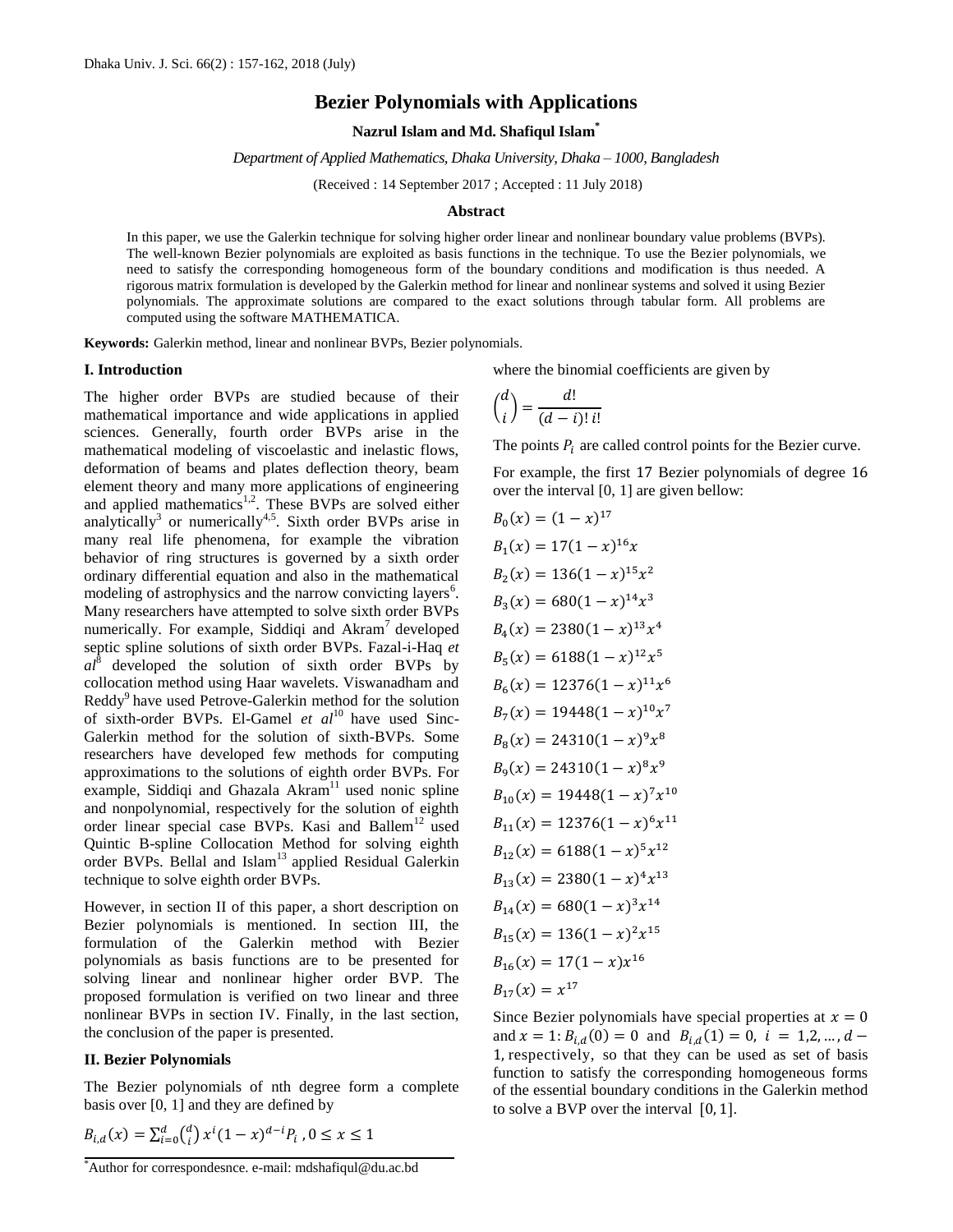#### **III. Formulation of BVPs in Matrix Form**

In this section, we first obtain the rigorous matrix formulation for fourth order linear BVP and then we extend our idea for solving nonlinear BVP. For this, we consider a linear fourth order differential equation given by

$$
a_4 \frac{d^4 u}{dx^4} + a_3 \frac{d^3 u}{dx^3} + a_2 \frac{d^2 u}{dx^2} + a_1 \frac{du}{dx} + a_0 u
$$
  
= r, a < x < b   
(1a)

Subject to the following boundary conditions

$$
u(a) = A_0,
$$
  $u(b) = B_0,$   $u'(a) = A_1,$   
\n $u'(b) = B_1$  (1b)

where  $A_i$ ,  $B_i$ ,  $i = 0,1$  are finite real constants and  $a_i$ ,  $0,1,2,3,4$  and r are all continuous and differentiable functions of  $x$  defined on the interval  $[a, b]$ . We want to solve the BVP of the form (1) by Galerkin method using the polynomials, described in section II, as trial functions.

We approximate the solution of the differential equation  $(1a)$  as

$$
\tilde{u}(x) = \theta_0(x) + \sum_{i=1}^{n-1} a_i B_i(x), n \ge 2
$$
\n(2)

Here  $\theta_0(x)$  is specified by the essential boundary conditions,  $B_i(x)$  are the Bezier polynomials which must satisfy the corresponding homogeneous boundary conditions such that  $B_i(a) = B_i(b) = 0$ , for each i  $1,2,3,\ldots,n-1.$ 

Using (2) into (1*a*), the Galerkin weighted residual equations are:

$$
\int_{a}^{b} \left[ a_{4} \frac{d^{4} \tilde{u}}{dx^{4}} + a_{3} \frac{d^{3} \tilde{u}}{dx^{3}} + a_{2} \frac{d^{2} \tilde{u}}{dx^{2}} + a_{1} \frac{d \tilde{u}}{dx} + a_{0} \tilde{u} - r \right] B_{j}(x) dx = 0, \quad j = 1, 2, ..., n - 1
$$
 (3)

Integrating by parts the terms up to second derivative on the left hand side of  $(3)$ , we get

$$
\int_{a}^{b} \left[ a_{4} \frac{d^{4} \tilde{u}}{dx^{4}} \right] B_{j}(x) dx =
$$
\n
$$
\left[ a_{4} \frac{d^{3} \tilde{u}}{dx^{3}} B_{j}(x) \right]_{a}^{b} - \int_{a}^{b} \frac{d}{dx} \left( a_{4} B_{j}(x) \right) \frac{d^{3} \tilde{u}}{dx^{3}} dx
$$
\n
$$
= \left[ \frac{d}{dx} \left[ a_{4} B_{j}(x) \right] \frac{d^{2} \tilde{u}}{dx^{2}} \right]_{a}^{b} + \int_{a}^{b} \frac{d^{2}}{dx^{2}} \left( a_{4} B_{j}(x) \right) \frac{d^{2} \tilde{u}}{dx^{2}} dx
$$
\n[Since  $B_{i}(a) = B_{i}(b) = 0$ ]  
\n
$$
= - \left[ \frac{d}{dx} \left[ a_{4} B_{j}(x) \right] \frac{d^{2} \tilde{u}}{dx^{2}} \right]_{a}^{b} + \left[ \frac{d^{2}}{dx^{2}} \left[ a_{4} B_{j}(x) \right] \frac{d \tilde{u}}{dx} \right]_{a}^{b}
$$
\n
$$
- \int_{a}^{b} \frac{d^{3}}{dx^{3}} \left( a_{4} B_{j}(x) \right) \frac{d \tilde{u}}{dx} dx \qquad (4)
$$
\n
$$
\int_{a}^{b} \left[ a_{3} \frac{d^{3} \tilde{u}}{dx^{2}} B_{j}(x) \right]_{a}^{b} - \int_{a}^{b} \frac{d}{dx} \left( a_{3} B_{j}(x) \right) \frac{d^{2} \tilde{u}}{dx^{2}} dx
$$
\n
$$
= - \left[ \frac{d}{dx} \left[ a_{3} B_{j}(x) \right] \frac{d \tilde{u}}{dx} \right]_{a}^{b}
$$

$$
+\int_{a}^{b} \frac{d^{2}}{dx^{2}} \Big(a_{3}B_{j}(x)\Big) \frac{d\tilde{u}}{dx} dx \tag{5}
$$

[Since  $B_i(a) = B_i(b) =$ 

$$
\int_{a}^{b} \left[ a_{2} \frac{d^{2} \tilde{u}}{dx^{2}} \right] B_{j}(x) dx =
$$
\n
$$
\left[ a_{2} \frac{d \tilde{u}}{dx} B_{j}(x) \right]_{a}^{b} - \int_{a}^{b} \frac{d}{dx} \left( a_{2} B_{j}(x) \right) \frac{d \tilde{u}}{dx} dx
$$
\n
$$
= - \int_{a}^{b} \frac{d}{dx} \left( a_{2} B_{j}(x) \right) \frac{d \tilde{u}}{dx} dx
$$
\n[Since  $B_{i}(a) = B_{i}(b) = 0$ ] (6)

Substituting eqns.  $(4)$  to  $(6)$  into eqn.  $(3)$  and using approximation for  $\tilde{u}(x)$  given in eqn.(2) and imposing the boundary conditions given in eqn.  $(1b)$ , and rearranging the terms we obtain the system of equations in matrix form as

$$
\sum_{i=1}^{n-1} B_{i,j} a_i = F_j, j = 1, 2, ..., n-1.
$$
 (7*a*)

where

$$
B_{i,j} = \int_{a}^{b} \left[ \left\{ -\frac{d^{3}}{dx^{3}} \left( a_{4} B_{j}(x) \right) + \frac{d^{2}}{dx^{2}} \left( a_{3} B_{j}(x) \right) - \frac{d}{dx} \left( a_{2} B_{j}(x) \right) + a_{1} B_{j}(x) \right\} \frac{d}{dx} \left( B_{i}(x) \right) + \frac{d}{dx} \left[ a_{4} B_{j}(x) \right] dx - \left[ \frac{d}{dx} \left[ a_{4} B_{j}(x) \right] \frac{d^{2}}{dx^{2}} \left[ B_{i}(x) \right] \right]_{x=b} + \left[ \frac{d}{dx} \left[ a_{4} B_{j}(x) \right] \frac{d^{2}}{dx^{2}} \left[ B_{i}(x) \right] \right]_{x=a} \left( 7b \right)
$$
\n
$$
F_{j} = \int_{a}^{b} \left\{ r(x) B_{j}(x) + \left[ \frac{d^{3}}{dx^{3}} \left( a_{4} B_{j}(x) \right) - \frac{d^{2}}{dx^{2}} \left( a_{3} B_{j}(x) \right) + \frac{d}{dx} \left( a_{2} B_{j}(x) \right) - a_{1} B_{j}(x) \right\} \frac{d\theta_{0}}{dx} - a_{0} \theta_{0} B_{j}(x) \right\} dx - \left[ \frac{d^{2}}{dx^{2}} \left[ a_{4} B_{j}(x) \right] \right]_{x=b} \times B_{1} + \left[ \frac{d^{2}}{dx^{2}} \left[ a_{4} B_{j}(x) \right] \right]_{x=a} \times A_{1}
$$
\n
$$
+ \left[ \frac{d}{dx} \left[ a_{3} B_{j}(x) \right] \right]_{x=b} \times B_{1} - \left[ \frac{d}{dx} \left[ a_{3} B_{j}(x) \right] \right]_{x=a} \times A_{1}, j = 1, 2, ..., n - 1.
$$

Solving the system  $(7a)$ , we find the values of the parameters  $a_i$ , and then substituting into (2), we get the approximate solution of the desired BVP( ).

For nonlinear fourth order BVP, we first compute the initial values on neglecting the nonlinear terms and using the system  $(7a)$ . Then using the Newton's iterative method we find the numerical approximations for desired nonlinear BVP. This formulation is described through the numerical examples in the next section.

### **IV. Numerical Examples and Results**

In this section, we consider two linear and three nonlinear BVPs to verify the proposed formulation in section III. For this, we give the results for linear problems in brief depending on prescribed boundary conditions, but the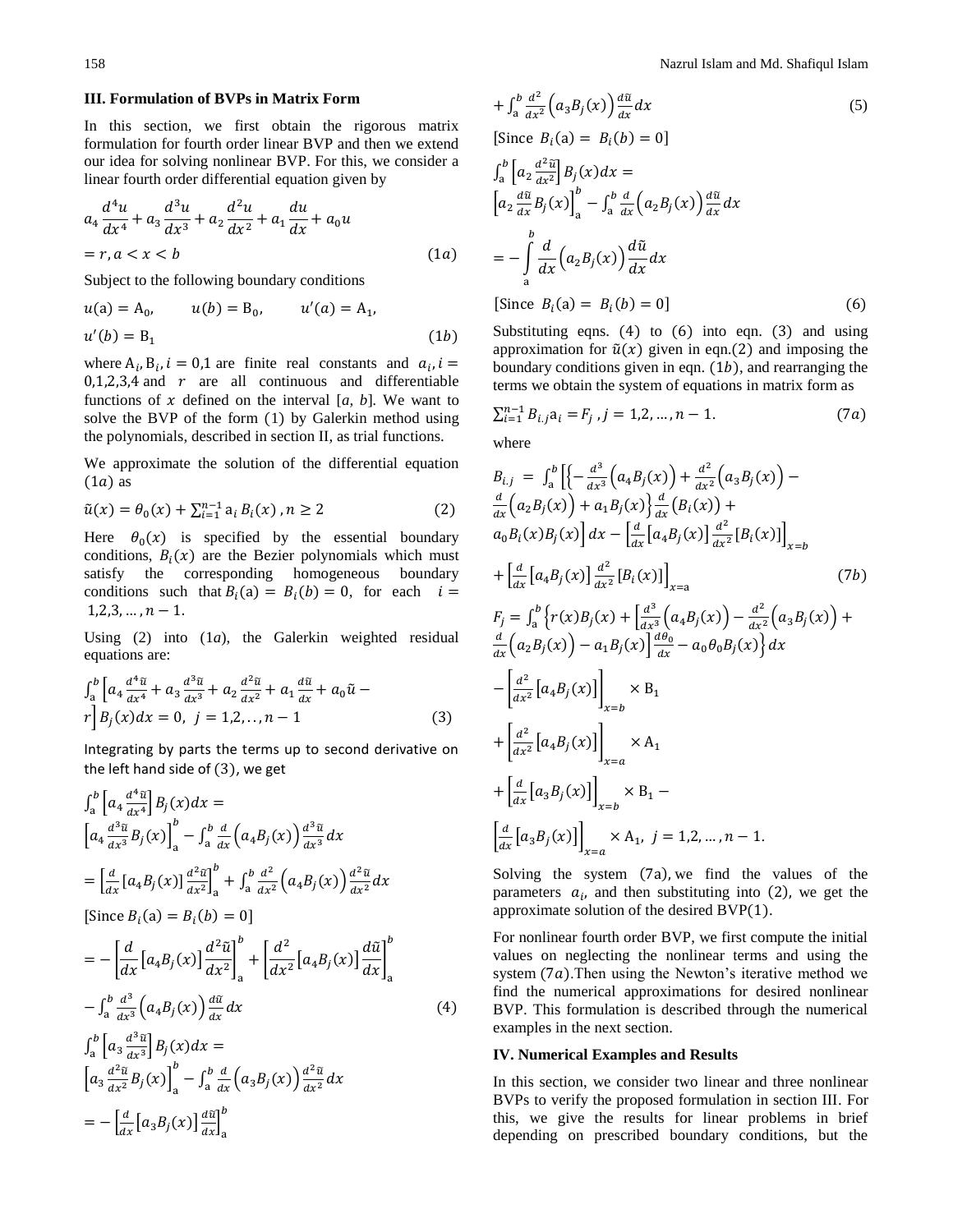nonlinear problem is illustrated in details. All computations are performed by *Mathematica*.

*Example* 1. Consider the fourth order linear differential equation<sup>1,3,4,5</sup>

$$
\frac{d^4u}{dx^4} + xu + (8 + 7x + x^3)e^x = 0, 0 < x < 1 \tag{8a}
$$

subject to the boundary conditions

$$
u(0) = u(1) = 0, u''(0) = 0, \qquad u''(1) = -4e \tag{8b}
$$

whose analytical solution is,

 $u(x) = x(1-x)e^{x}$ .

*Solution.*

Applying the method illustrated in section III, we approximate  $u(x)$  in a form

$$
\tilde{u}(x) = \theta_0(x) + \sum_{i=1}^{n-1} a_i B_i(x), n \ge 2
$$
\n(9)

Here  $\theta_0(x) = 0$  is specified by the *Dirichlet* boundary conditions of equation  $(8b)$ .

Now the parameters  $a_i$ ,  $(i = 1, 2, ..., n - 1)$  satisfy the linear system

$$
\sum_{i=1}^{n-1} B_{i,j} a_i = F_j, j = 1, 2, ..., n-1
$$
 (10*a*)

where

$$
B_{i,j} = \int_0^1 \left[ \frac{d^2 B_i(x)}{dx^2} \frac{d^2 B_j(x)}{dx^2} + x B_i(x) B_j(x) \right] dx
$$
  
\n
$$
F_j = -\int_0^1 \left[ (8 + 7x + x^3) e^x B_j(x) \right] dx - 4e \frac{dB_j}{dx} (1), j = 1, 2, ..., n - 1.
$$
  
\n(10b)

Solving the system  $(10a)$  we obtain the values of the parameters and then substituting these parameters into equation  $(9)$ , we get the approximate solution of the BVP  $(8)$  for different values of  $n$ .

The numerical results obtained by our method are given in Table 1.

The maximum absolute error  $7.83 \times 10^{-16}$  is found by the present method using 15 Bezier polynomials. On the other hand, the maximum absolute errors have been found by Islam and Hossain<sup>4</sup>, Kasi *at el*<sup>5</sup> are 2 and  $5.99 \times 10^{-6}$ , respectively.

*Example* 2. Consider the fourth ordernonlinear differential equation<sup>4,5</sup>

$$
\frac{d^4u}{dx^4} = \sin x + \sin^2 x - \left(\frac{d^2u}{dx^2}\right)^2, 0 \le x \le 1
$$
 (11*a*)

subject to the boundary conditions

$$
u(0) = 0, \t u(1) = \sin 1, \t u''(0) = 0,
$$
  
 
$$
u''(1) = -\sin 1
$$
 (11b)

The analytical solution of this BVP is,  $u(x) = \sin x$ .

### *Solution.*

Applying the method illustrated in section III, we approximate  $u(x)$  in a form

$$
\tilde{u}(x) = \theta_0(x) + \sum_{i=1}^{n-1} a_i B_i(x), n \ge 2
$$
\n(12)

Here  $\theta_0(x) = x \sin(1)$  is specified by the essential boundary conditions of equation  $(11 b)$ .

Now the parameters  $a_i$ ,  $(i = 1, 2, ..., n - 1)$  satisfy the system

$$
(B + C)A = F \tag{13a}
$$

where the elements of  $A, B, C, F$  are  $a_i, b_{i,j}$ ,

$$
c_{i,j}, f_j \text{ respectively, given by}
$$
\n
$$
b_{i,j} = \int_0^1 \left[ \frac{d^2 B_i(x)}{dx^2} \frac{d^2 B_j(x)}{dx^2} + 2 \frac{d^2 \theta_0}{dx^2} \frac{d^2 B_i(x)}{dx^2} B_j(x) \right] dx \quad (13b)
$$
\n
$$
c_{i,j} = \sum_{k=1}^{n-1} a_k \int_0^1 \left( \frac{d^2 B_i(x)}{dx^2} \frac{d^2 B_k(x)}{dx^2} B_j(x) \right) dx
$$
\n
$$
f_j = \int_0^1 \left[ (\sin x + \sin^2 x) B_j(x) + \frac{d^2 \theta_0}{dx^2} \frac{d^2 B_j(x)}{dx^2} - \left( \frac{d^2 \theta_0}{dx^2} \right)^2 B_j(x) \right] dx - \sin(1) \frac{dB_j}{dx} (1) \quad (13c)
$$

The initial values of these coefficients  $a_i$  are obtained by applying Galerkin method to the BVP neglecting the nonlinear term in  $(13a)$ . That is, to find initial coefficients we solve the system

$$
BA = F \tag{14}
$$

whose matrices are constructed from

$$
b_{i,j} = \int_0^1 \left[ \frac{d^2 B_i(x)}{dx^2} \frac{d^2 B_j(x)}{dx^2} \right] dx
$$
 (14*a*)  

$$
f_j = \int_0^1 \left[ (\sin x + \sin^2 x) B_j(x) + \frac{d^2 \theta_0}{dx^2} \frac{d^2 B_j(x)}{dx^2} \right] dx -
$$

$$
\sin 1 \frac{dB_j}{dx} (1) \tag{14b}
$$
\n
$$
\sin \frac{1}{b} \frac{d}{dx} (1) \tag{14b}
$$

Once the initial values of the coefficients  $a_i$  are obtained from equation  $(14)$ , they are substituted into equation  $(13a)$  to obtain new estimates for the values of  $a_i$ . This iteration process continues until the converged values of the unknown parameters are obtained. Substituting the final values of the parameters into equation  $(12)$ , we obtain an approximate solution of the BVP  $(11)$ .

The numerical results obtained by our method are displayed in Table 2.

The maximum absolute error  $7.99 \times 10^{-15}$  is found by the present method using 15 Bezier polynomials. On the other hand, the maximum absolute errors have been found by Islam and Hossain<sup>4</sup>, Kasi at  $el^5$  are 1 and  $9.91 \times 10^{-10}$ , respectively.

*Example* 3. Consider the sixth order linear differential equation<sup>7,8</sup>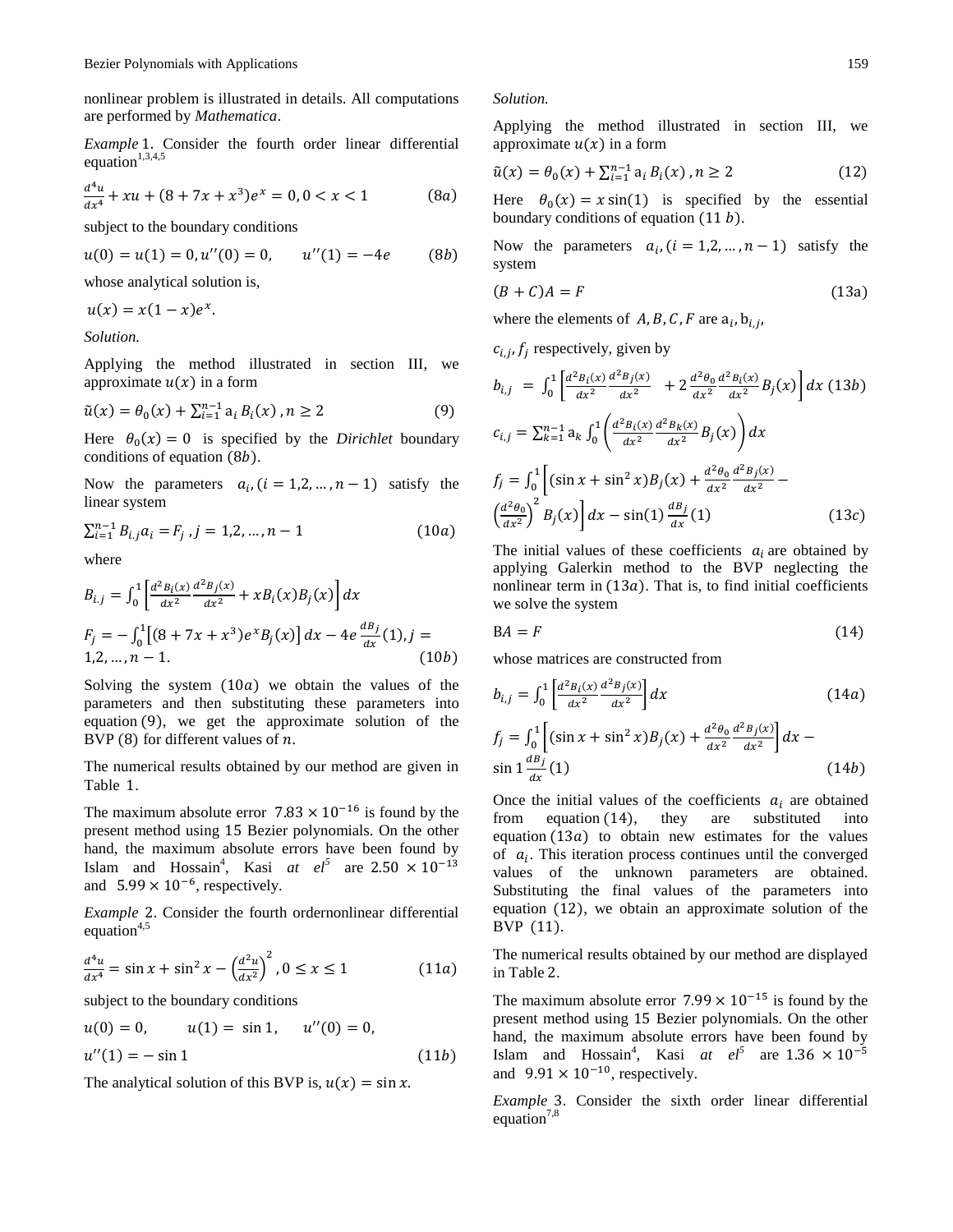$d<sup>6</sup>$ d

subject to the boundary conditions

$$
u(0) = 0,
$$
  $u(1) = 0,$   $u'(0) = -1,$   
\n $u'(1) = \sin 1,$   $u''(0) = 2,$   $u''(1) = 2 \cos 1$ 

whose analytical solution is:

$$
u(x) = (x - 1)\sin x.
$$

The numerical results obtained by our method are displayed in Table 3.

The maximum absolute error  $5.41 \times 10^{-15}$  is obtained by the present method using 16 Bezier polynomials. On the other hand, the maximum absolute errors have been found by Siddiqi and Akram<sup>7</sup>, Fazal at el<sup>8</sup> are 6 and  $6.1582 \times 10^{-11}$ , respectively.

*Example* 4. Consider the sixth order nonlinear differential equation<sup>9</sup>

$$
\frac{d^6u}{dx^6} + u^2e^{-x} = e^{-x} + e^{-3x}, \ 0 < x < 1
$$

subject to the boundary conditions

$$
u(0) = 1, \t u(1) = \frac{1}{e}, \t u'(0) = -1,
$$
  

$$
u'(1) = -\frac{1}{e}, u''(0) = 1, \t u''(1) = \frac{1}{e}
$$

whose analytical solution is,  $u(x) = e^{-x}$ .

The numerical results obtained by our method are shown in Table 4.

The maximum absolute error  $4.39 \times 10^{-11}$  is found by the present method using 13 Bezier polynomials. On the other hand, the maximum absolute error has been obtained by Kasi<sup>9</sup> is  $3.5167 \times 10^{-6}$ .

*Example* 5. Consider the eighth order nonlinear differential equation<sup>2,13</sup>

$$
\frac{d^8u}{dx^8} = 7! \left( e^{-8u} - \frac{2}{(1+x)^8} \right), \ 0 < x < e^{\frac{1}{2}} - 1 \tag{15}
$$

subject to the boundary conditions

$$
u(0) = 0, \quad u\left(e^{\frac{1}{2}} - 1\right) = \frac{1}{2}, \quad u'(0) = 1,
$$
  
\n
$$
u'\left(e^{\frac{1}{2}} - 1\right) = e^{-\frac{1}{2}}, \quad u''(0) = -1,
$$
  
\n
$$
u''\left(e^{\frac{1}{2}} - 1\right) = -e^{-1}, \quad u'''(0) = 2,
$$
  
\n
$$
u'''\left(e^{\frac{1}{2}} - 1\right) = 2e^{-\frac{3}{2}}
$$

whose analytical solution is

$$
u(x) = \ln(1+x).
$$

To use Bezier polynomials over  $[0, 1]$ , we convert the BVP (15) to an equivalent BVP on [0,1] by letting  $x =$  $\left(e^{\frac{1}{2}}-1\right)x$ . Thus, the BVP (15) is equivalent to the BVP:

$$
\frac{d^8u}{dx^8} = 7! \left(e^{\frac{1}{2}} - 1\right)^8 \left(e^{-8u} - \frac{2}{(1+x)^8}\right), \ 0 < x < 1
$$

subject to the boundary conditions

$$
u(0) = 0, \quad u(1) = \frac{1}{2}, \quad u'(0) = \left(e^{\frac{1}{2}} - 1\right),
$$
  
\n
$$
u'(1) = e^{-\frac{1}{2}}\left(e^{\frac{1}{2}} - 1\right), \quad u''(0) = -\left(e^{\frac{1}{2}} - 1\right)^2,
$$
  
\n
$$
u''(1) = -e^{-1}\left(e^{\frac{1}{2}} - 1\right)^2, \quad u'''(0) = 2\left(e^{\frac{1}{2}} - 1\right)^3,
$$
  
\n
$$
u'''(1) = 2e^{-\frac{3}{2}}\left(e^{\frac{1}{2}} - 1\right)^3
$$

The numerical results obtained by our method are shown in Table 5.

The maximum absolute error  $9.44 \times 10^{-13}$  is found by the present method using 14 Bezier polynomials. It is observed that the accuracy is found nearly  $9.980 \times 10^{-10}$  by Hossain and Islam<sup>13</sup> and  $1.00135 \times 10^{-5}$  by Kasi and Ballem<sup>12</sup>.

| $\boldsymbol{\chi}$ | Exact values | 11 Legendrepolynomials <sup>4</sup> |                        | 15 Bezier polynomials |                        |
|---------------------|--------------|-------------------------------------|------------------------|-----------------------|------------------------|
|                     |              | Approximate                         | Abs. Error             | Approximate           | Abs. Error             |
| 0.0                 | 0.0000000000 | 0.0000000000                        | 0.000000000            | 0.0000000000          | 0.000000000            |
| 0.1                 | 0.0994653826 | 0.0994653827                        | $4.65 \times 10^{-14}$ | 0.0994653826          | $4.24 \times 10^{-17}$ |
| 0.2                 | 0.1954244413 | 0.1954244412                        | $1.28 \times 10^{-13}$ | 0.1954244413          | $1.39 \times 10^{-17}$ |
| 0.3                 | 0.2834703495 | 0.2834703352                        | $1.78 \times 10^{-13}$ | 0.2834703495          | $1.11 \times 10^{-16}$ |
| 0.4                 | 0.3580379274 | 0.3580379268                        | $2.83 \times 10^{-14}$ | 0.3580379274          | $2.22 \times 10^{-17}$ |
| 0.5                 | 0.4121803176 | 0.4121803136                        | $2.50 \times 10^{-13}$ | 0.4121803176          | $7.83 \times 10^{-16}$ |
| 0.6                 | 0.4373085121 | 0.4373085179                        | $1.87 \times 10^{-13}$ | 0.4373085121          | $6.15 \times 10^{-16}$ |
| 0.7                 | 0.4228880686 | 0.4228880686                        | $8.54 \times 10^{-14}$ | 0.4228880686          | $2.33 \times 10^{-16}$ |
| 0.8                 | 0.3560865486 | 0.3560865486                        | $2.01 \times 10^{-13}$ | 0.3560865486          | $2.78 \times 10^{-17}$ |
| 0.9                 | 0.2213642800 | 0.2213642834                        | $1.44 \times 10^{-13}$ | 0.2213642800          | $8.17 \times 10^{-17}$ |
| 1.0                 | 0.0000000000 | 0.0000000000                        | 0.000000000            | 0.0000000000          | 0.000000000            |

#### **Table . Numerical results of example .**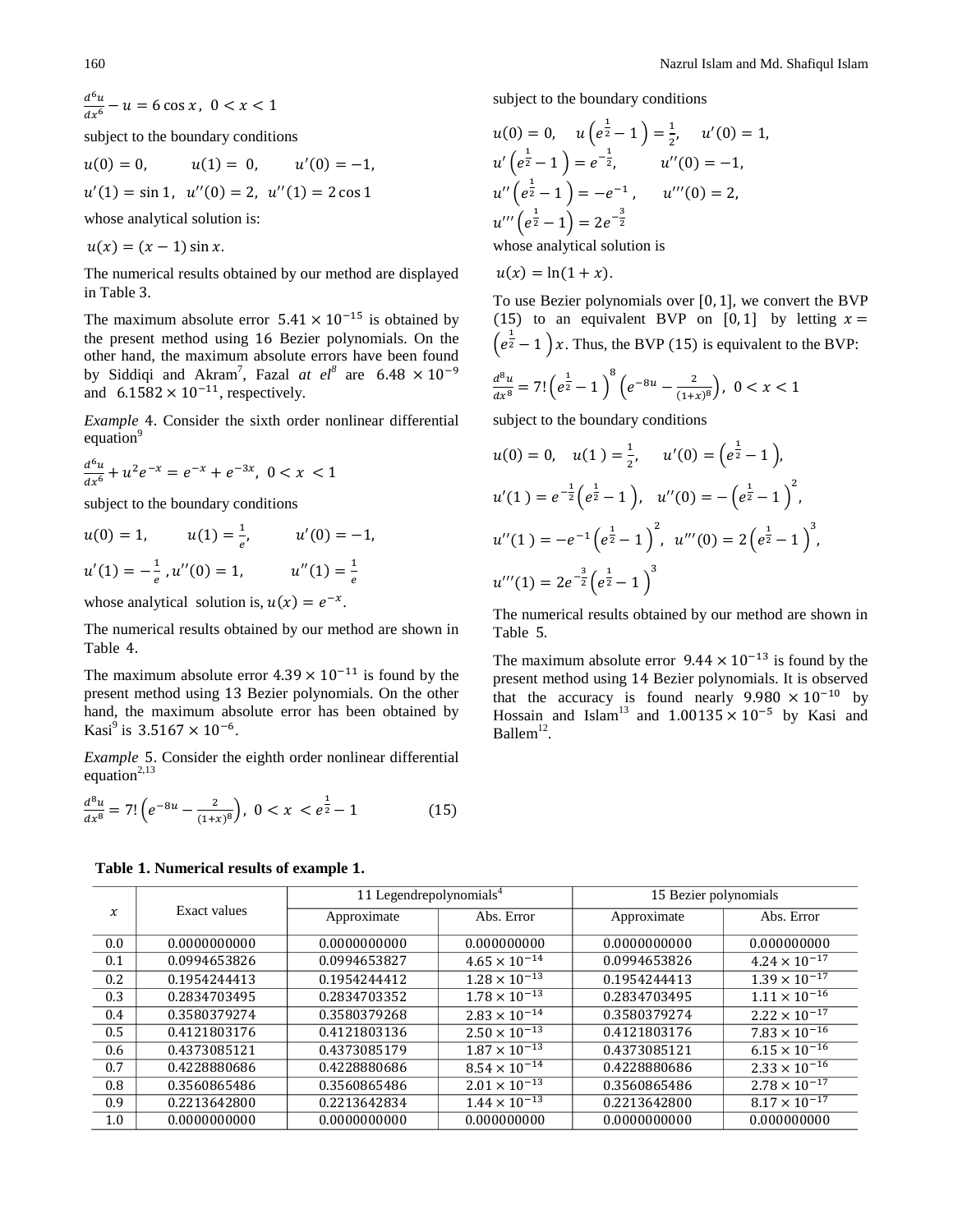|        |              | 12 Legendre polynomials <sup>4</sup> |                        | 15 Bezier polynomials |                        |
|--------|--------------|--------------------------------------|------------------------|-----------------------|------------------------|
| $\chi$ | Exact values | Approximate                          | Abs. Error             | Approximate           | Abs. Error             |
| 0.0    | 0.0000000000 | 0.0000000000                         | 0.000000000            | 0.0000000000          | 0.00000000             |
| 0.1    | 0.0998334166 | 0.0998334162                         | $3.34 \times 10^{-10}$ | 0.0998334166          | $2.10 \times 10^{-15}$ |
| 0.2    | 0.1986693308 | 0.1986693307                         | $5.05 \times 10^{-10}$ | 0.1986693308          | $7.99 \times 10^{-15}$ |
| 0.3    | 0.2955202067 | 0.2955202060                         | $5.72 \times 10^{-11}$ | 0.2955202067          | $2.82 \times 10^{-16}$ |
| 0.4    | 0.3894183423 | 0.3894183423                         | $2.82 \times 10^{-11}$ | 0.3894183423          | $3.90 \times 10^{-16}$ |
| 0.5    | 0.4794255386 | 0.4794255386                         | $9.91 \times 10^{-10}$ | 0.4794255386          | $4.27 \times 10^{-16}$ |
| 0.6    | 0.5646424734 | 0.5646424733                         | $1.43 \times 10^{-11}$ | 0.5646424734          | $4.46 \times 10^{-16}$ |
| 0.7    | 0.6442176872 | 0.6442176870                         | $1.85 \times 10^{-10}$ | 0.6442176872          | $4.97 \times 10^{-16}$ |
| 0.8    | 0.7173560909 | 0.7173560909                         | $8.77 \times 10^{-11}$ | 0.7173560909          | $3.44 \times 10^{-16}$ |
| 0.9    | 0.7833269096 | 0.7833269090                         | $4.99 \times 10^{-11}$ | 0.7833269096          | $1.85 \times 10^{-16}$ |
| 1.0    | 0.8414709848 | 0.8414709848                         | 0.000000000            | 0.8414709848          | 0.00000000             |

# **Table . Numerical results of example using iterations.**

# **Table . Numerical results of example .**

|               |                 | 10 Bezier polynomials |                        | 16 Bezier polynomials |                        |
|---------------|-----------------|-----------------------|------------------------|-----------------------|------------------------|
| $\chi$        | Exact values    | Approximate           | Abs. Error             | Approximate           | Abs. Error             |
| $0.0^{\circ}$ | 0.0000000000    | 0.0000000000          | 0.000000000            | 0.0000000000          | 0.00000000             |
| 0.1           | $-0.0898500750$ | $-0.0898500697$       | $7.81 \times 10^{-8}$  | $-0.0898500750$       | $5.41 \times 10^{-15}$ |
| 0.2           | $-0.1589354646$ | $-0.1589354607$       | $3.96 \times 10^{-9}$  | $-0.1589354646$       | $4.22 \times 10^{-15}$ |
| 0.3           | $-0.2068641447$ | $-0.2068641420$       | $4.41 \times 10^{-8}$  | $-0.2068641447$       | $2.94 \times 10^{-15}$ |
| 0.4           | $-0.2336510054$ | $-0.2336510041$       | $1.49 \times 10^{-9}$  | $-0.2336510054$       | $1.75 \times 10^{-15}$ |
| 0.5           | $-0.2397127693$ | $-0.2397127690$       | $1.53 \times 10^{-10}$ | $-0.2397127693$       | $5.83 \times 10^{-16}$ |
| 0.6           | $-0.2258569894$ | $-0.2258569906$       | $9.14 \times 10^{-9}$  | $-0.2258569894$       | $5.27 \times 10^{-16}$ |
| 0.7           | $-0.1932653062$ | $-0.1932653085$       | $4.72 \times 10^{-9}$  | $-0.1932653062$       | $1.61 \times 10^{-15}$ |
| 0.8           | $-0.1434712181$ | $-0.1434712216$       | $2.22 \times 10^{-10}$ | $-0.1434712181$       | $2.58 \times 10^{-15}$ |
| 0.9           | $-0.0783326910$ | $-0.0783326953$       | $6.04 \times 10^{-9}$  | $-0.0783326910$       | $3.41 \times 10^{-15}$ |
| 1.0           | 0.0000000000    | 0.0000000000          | 0.000000000            | 0.0000000000          | 0.00000000             |

# **Table . Numerical results of example using iterations.**

|        |              | 6 Legendre polynomials <sup>9</sup> |                       | 13 Bezier polynomials |                        |
|--------|--------------|-------------------------------------|-----------------------|-----------------------|------------------------|
| $\chi$ | Exact values | Approximate                         | Abs. Error            | Approximate           | Abs. Error             |
| 0.0    | 1.0000000000 | 1.0000000000                        | 0.000000000           | 1.0000000000          | 0.0000000              |
| 0.1    | 0.9048374180 | 0.9048371114                        | $3.34 \times 10^{-7}$ | 0.9048374180          | $3.81 \times 10^{-12}$ |
| 0.2    | 0.8187307531 | 0.8187302595                        | $5.05 \times 10^{-7}$ | 0.8187307531          | $8.34 \times 10^{-12}$ |
| 0.3    | 0.7408182207 | 0.7408177846                        | $5.72 \times 10^{-7}$ | 0.7408182207          | $1.74 \times 10^{-11}$ |
| 0.4    | 0.6703200460 | 0.6703285281                        | $2.82 \times 10^{-6}$ | 0.6703200460          | $3.23 \times 10^{-11}$ |
| 0.5    | 0.6065306597 | 0.6065325363                        | $9.91 \times 10^{-6}$ | 0.6065306597          | $4.39 \times 10^{-11}$ |
| 0.6    | 0.5488116361 | 0.5488171372                        | $1.43 \times 10^{-6}$ | 0.5488116361          | $4.16 \times 10^{-11}$ |
| 0.7    | 0.4965853038 | 0.4965807868                        | $1.85 \times 10^{-6}$ | 0.4965853038          | $2.18 \times 10^{-11}$ |
| 0.8    | 0.4493289641 | 0.4493201549                        | $8.77 \times 10^{-6}$ | 0.4493289641          | $7.48 \times 10^{-12}$ |
| 0.9    | 0.4065696597 | 0.4065691363                        | $4.99 \times 10^{-7}$ | 0.4065696597          | $1.91 \times 10^{-11}$ |
| 1.0    | 0.3678794412 | 0.3678794412                        | 0.000000000           | 0.3678794412          | 0.00000000             |

# **Table . Numerical results of example using iterations.**

|         |              | 11 Bernstein polynomials $13$ |                        | 14 Bezier polynomials |                        |
|---------|--------------|-------------------------------|------------------------|-----------------------|------------------------|
| $\chi$  | Exact values | Approximate                   | Abs. Error             | Approximate           | Abs. Error             |
| 0.00000 | 0.0000000000 | 0.0000000000                  | 0.000000000            | 0.0000000000          | 0.00000000             |
| 0.06487 | 0.0628547398 | 0.0628547389                  | $1.25 \times 10^{-10}$ | 0.0628547398          | $5.09 \times 10^{-13}$ |
| 0.12974 | 0.1219913568 | 0.1219913557                  | $2.09 \times 10^{-10}$ | 0.1219913568          | $1.89 \times 10^{-13}$ |
| 0.19462 | 0.1778251645 | 0.1778251639                  | $8.32 \times 10^{-10}$ | 0.1778251645          | $1.37 \times 10^{-13}$ |
| 0.25949 | 0.2307057366 | 0.2307057355                  | $1.21 \times 10^{-10}$ | 0.2307057366          | $6.11 \times 10^{-14}$ |
| 0.32436 | 0.2809298081 | 0.2809298080                  | $1.72 \times 10^{-11}$ | 0.2809298081          | $9.44 \times 10^{-13}$ |
| 0.38923 | 0.3287517292 | 0.3287517292                  | $9.98 \times 10^{-11}$ | 0.3287517292          | $7.65 \times 10^{-14}$ |
| 0.45410 | 0.3743905511 | 0.3743905506                  | $7.03 \times 10^{-10}$ | 0.3743905511          | $6.12 \times 10^{-15}$ |
| 0.51898 | 0.4180371649 | 0.4180371637                  | $2.22 \times 10^{-10}$ | 0.4180371649          | $5.88 \times 10^{-13}$ |
| 0.58385 | 0.4598581862 | 0.4598581861                  | $4.23 \times 10^{-11}$ | 0.4598581862          | $5.55 \times 10^{-13}$ |
| 0.64872 | 0.5000000000 | 0.5000000000                  | 0.000000000            | 0.5000000000          | 0.000000000            |